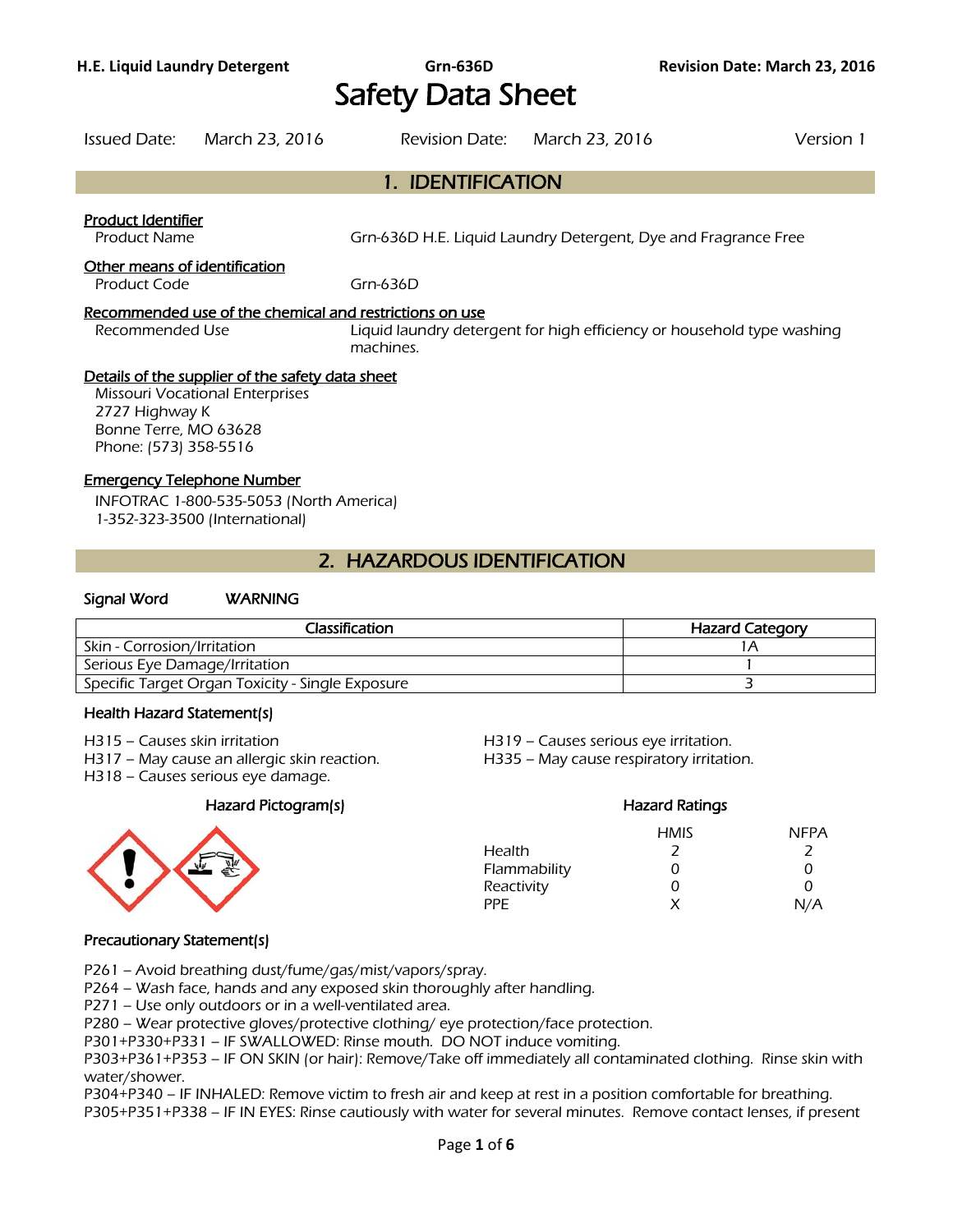and easy to do. Continue rinsing. P312 – Call a POISON CENTER or doctor/physician if you feel unwell. P363 – Wash contaminated clothing before reuse. P403+P233 – Store in a well-ventilated place. Keep container tightly closed. P501 – Dispose of contents/container in accordance with local, regional, national, and international regulations.

#### Potential Health Effects

| <b>Skin Contact</b> | May cause severe skin burns.      |
|---------------------|-----------------------------------|
| <b>Eye Contact</b>  | May cause severe eye damage.      |
| Inhalation          | May cause respiratory irritation. |
| Ingestion           | May be harmful if swallowed.      |

## 3. COMPOSITION/INFORMATION ON INGREDIENT

| <b>Chemical Name/Pure Substance</b> | CAS#        | Weight-%  |
|-------------------------------------|-------------|-----------|
| Water                               | 7732-18-5   | 70-75     |
| Acrymal S-1450                      | Proprietary | $20 - 25$ |
| Sodium Carbonate                    | 497-19-8    | $0 - 2$   |
| Citric Acid                         | 77-97-9     | $0 - 2$   |
| Sodium Hydroxide Beads              | 1310-73-2   | $0 - 1$   |
| Kelzan ASX-T                        | 11138-66-2  | $0 - 1$   |
| Isocil IG                           | Proprietary | $0 - 1$   |
|                                     |             |           |

\*\*If Chemical Name/CAS No is "proprietary" and/or Weight-% is listed as a range, the specific chemical identity and/or percentage of composition has been withheld as a trade secret.

### 4. FIRST-AID MEASURES

| General Advice | If you feel unwell, seek medical advice (show label where possible). |
|----------------|----------------------------------------------------------------------|
|                |                                                                      |

- Eye Contact Rinse cautiously with water for several minutes. Remove contact lenses, if present and easy to do. Continue rinsing. Get medical advice/attention.
- **Skin Contact** Wash off immediately with plenty of water. Take off contaminated clothing. Wash contaminated clothing before reuse. If skin irritation persists, call a physician.
- Inhalation Remove victim to fresh air and keep at rest in a position comfortable for breathing. Call a POISON CENTER or doctor/physician if you feel unwell.
- **Ingestion** Rinse mouth. Give 2-4 glasses of water. Do NOT induce vomiting. Call a POISON CENTER or doctor/physician if you feel unwell.

#### Most important symptoms and effects

Symptoms Symptoms may include stinging, tearing, redness, swelling, blurred vision, skin irritation, and pain.

### 5. FIRE-FIGHTING MEASURES

### Extinguishing Media

Suitable Extinguishing Media: Water fog, foam, dry chemical powder, or Carbon Dioxide Unsuitable Extinguishing Media: Water jet.

#### Specific Hazards Arising from the Chemical

Heating or fire can release gases or fumes which could be hazardous to health.

#### Protective equipment and precautions for firefighters

As in any fire, wear self-contained breathing apparatus pressure-demand, MSHA/NIOSH (approved or equivalent) and full protective gear.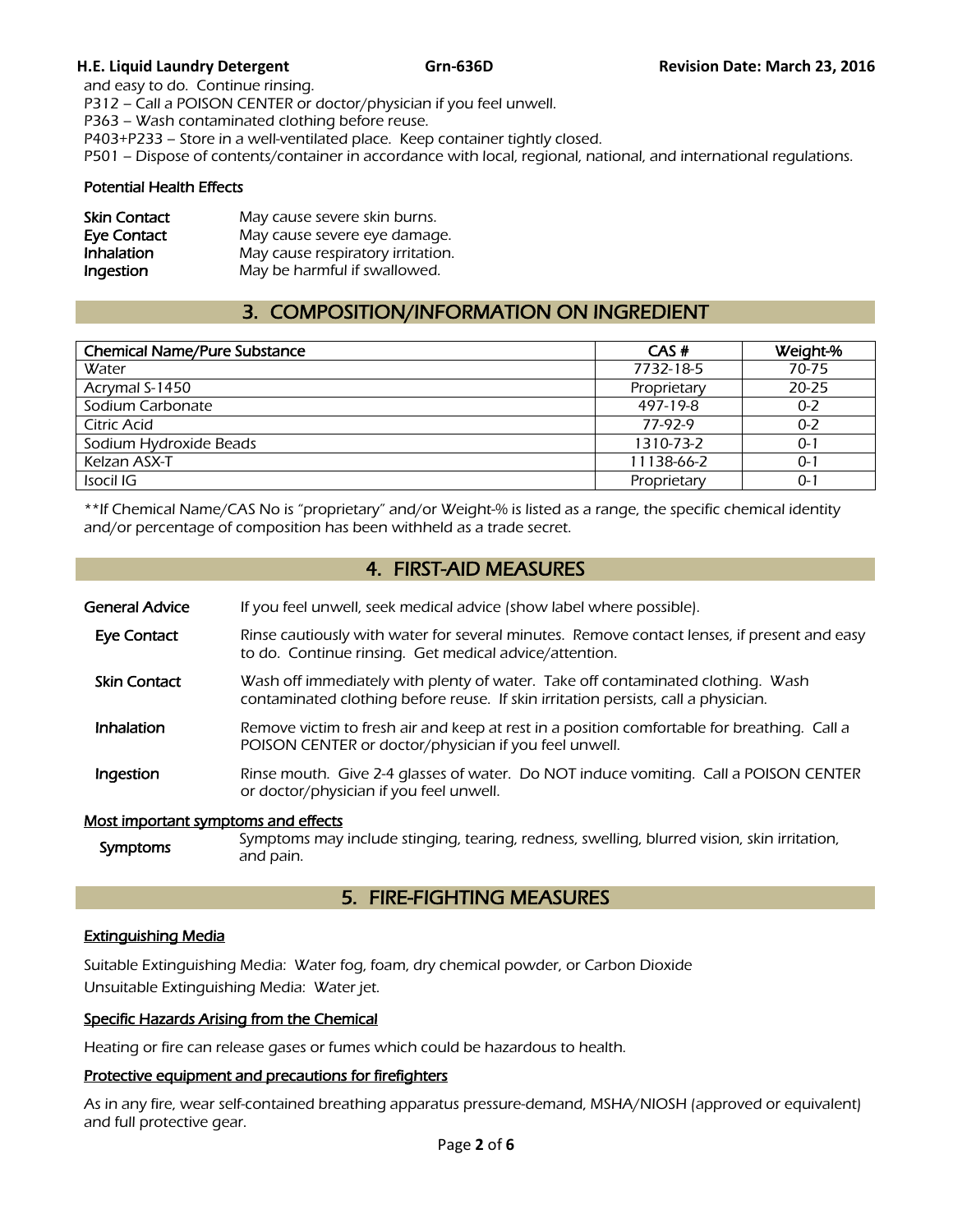# 6. ACCIDENTAL RELEASE MEASURES

#### Personal precautions, protective equipment and emergency procedures

- Personal precautions **Keep unnecessary personnel away.** Use personal protective equipment as required.
- **Environmental precautions** See Section 12 for additional ecological information.

#### Methods and material for containment and clean up

| <b>Methods for Containment</b> | Prevent further leakage or spillage if safe to do so. Dike the spilled material,<br>where this is possible.                                                                                            |
|--------------------------------|--------------------------------------------------------------------------------------------------------------------------------------------------------------------------------------------------------|
| Methods for Clean up           | After the spilled material is contained, absorb in vermiculite, dry sand, or<br>earth. Keep in suitable, closed containers for disposal. Clean surface<br>thoroughly to remove residual contamination. |

### 7. HANDLING AND STORAGE

#### Precautions for safe handling

Handle in accordance with good industrial hygiene and safety practice. Use only in well ventilated areas. Do not breathe dust/fume/gas/mist/vapors/spray. Wash face, hands, and any exposed skin thoroughly after handling. Use personal protection recommended in Section 8.

#### Conditions for safe storage, including any incompatibilities

Storage Conditions Keep containers tightly closed in a dry, cool and well-ventilated place. Store locked up. Do not store in direct sunlight. Incompatible Materials See section 10 of this SDS.

### 8. EXPOSURE CONTROLS/PERSONAL PROTECTION

| Chemical.<br>eme<br>the contract of the contract of the | ____                     | <b>PEI</b><br>~~''*      | .<br>. .                 |
|---------------------------------------------------------|--------------------------|--------------------------|--------------------------|
| $\overline{\phantom{0}}$                                | $\overline{\phantom{0}}$ | $\overline{\phantom{0}}$ | $\overline{\phantom{0}}$ |
|                                                         |                          |                          |                          |

#### Appropriate engineering controls

Engineering Controls Apply technical measures to comply with the occupational exposure limits. Government agencies exposure limits take precedence over the exposure limits expressed on this SDS where applicable.

#### Individual protection measures, such as personal protective equipment

| Eye/Face Protection                   | Wear approved safety glasses.                                                                                                                                              |
|---------------------------------------|----------------------------------------------------------------------------------------------------------------------------------------------------------------------------|
| Skin and Body Protection              | Wear appropriate clothing to prevent repeated or prolonged skin contact.                                                                                                   |
| <b>Respiratory Protection</b>         | Ensure adequate ventilation, especially in confined areas.                                                                                                                 |
| <b>General Hygiene Considerations</b> | Do not eat, drink, or smoke when using this product. Wash contaminated<br>clothing before reuse. Handle in accordance with good industrial hygiene<br>and safety practice. |

### 9. PHYSICAL AND CHEMICAL PROPERTIES

#### **Appearance**

| <b>Physical State</b><br>Color     | Liguid<br><b>Colorless</b> | Odor<br><b>Odor Threshold</b> | Not Determined<br>Not Determined |
|------------------------------------|----------------------------|-------------------------------|----------------------------------|
| Property                           | Values                     |                               | <u> Remarks - Method</u>         |
| pН<br>Melting Point/Freezing Point | 8-9<br>Not available       |                               |                                  |

| Odor                  | Not Determined |
|-----------------------|----------------|
| <b>Odor Threshold</b> | Not Determined |
|                       |                |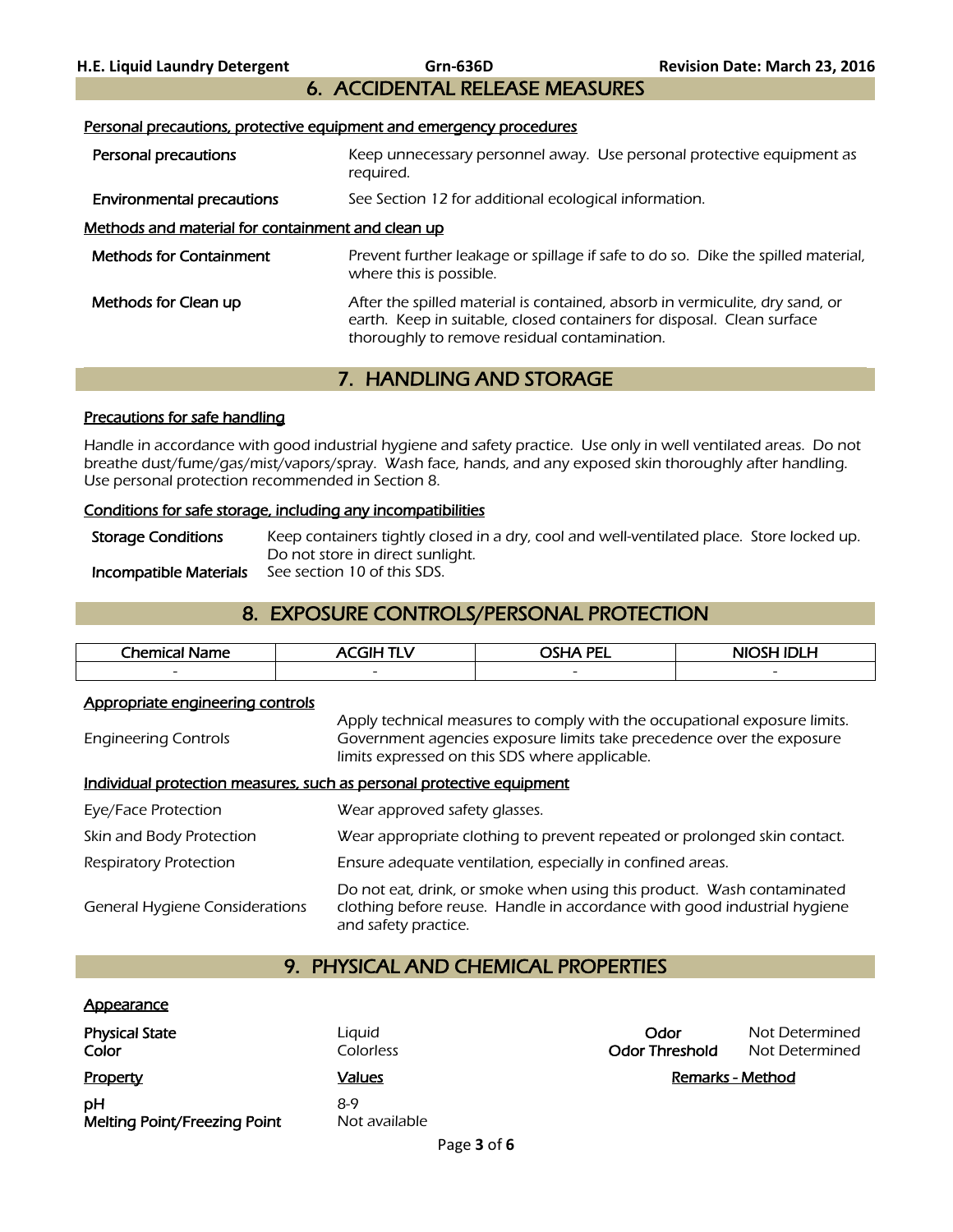**H.E. Liquid Laundry Detergent Grn-636D Revision Date: March 23, 2016** Boiling Point/Boiling Range Not available **Flash Point** Not available Evaporation Rate<br>
Flammability (Solid, Gas) Eliquid-Not applicable Flammability (Solid, Gas) Upper Flammability Limits Not available Lower Flammability Limits Not available Vapor Pressure **Not available** Vapor Density Not available Specific Gravity 1.03 Water Solubility **Complete** Solubility in other solvents Not available **Partition Coefficient** Not available<br> **Auto-ignition Temperature** Not available Auto-ignition Temperature **Decomposition Temperature** Mot available<br> **Viscosity** Mot available Not available Explosive Properties Not available **Oxidizing Properties** Not available

## 10. STABILITY AND REACTIVITY

| Reactivity                                        | Not reactive under normal conditions.                                  |
|---------------------------------------------------|------------------------------------------------------------------------|
| <b>Chemical Stability</b>                         | Stable under recommended storage conditions.                           |
| <b>Conditions to Avoid</b>                        | Keep out of reach of children.                                         |
| Incompatible materials                            | Strong acids, strong oxidizing agents, and amines.                     |
| <b>Hazardous Decomposition</b><br><b>Products</b> | Carbon oxides, sodium oxides, sulfur oxides, and hydrogen chloride gas |
| <b>Hazardous Polymerization</b>                   | Will not occur.                                                        |

### 11. TOXICOLOGICAL INFORMATION

#### Mixture Toxicity

Toxicological data have not been determined specifically for this product.

### 12. ECOLOGICAL INFORMATION

#### **Ecotoxicity**

Ecological studies have not been carried out on this product.

### 13. DISPOSAL CONSIDERATIONS

| <b>Disposal Instructions</b>             | Collect and reclaim or dispose in sealed containers at licensed waste disposal<br>site. Do not allow this material to drain into sewers/water supplies. Do not<br>contaminate ponds, waterways, or ditches with chemical or used container.<br>Dispose of in accordance with local, regional, national, and international<br>laws and regulations. |
|------------------------------------------|----------------------------------------------------------------------------------------------------------------------------------------------------------------------------------------------------------------------------------------------------------------------------------------------------------------------------------------------------|
| Hazardous Waste Code                     | Not available.                                                                                                                                                                                                                                                                                                                                     |
| Waste from residues / unused<br>products | Dispose of in accordance with local regulations. Empty containers or liners<br>may retain some product residues. This material and its container must be<br>disposed of in a safe manner.                                                                                                                                                          |
| <b>Contaminated Packaging</b>            | Since emptied containers may retain product residue, follow label warnings<br>even after container is emptied. Empty containers should be taken to an<br>approved waste handling site for recycling or disposal.                                                                                                                                   |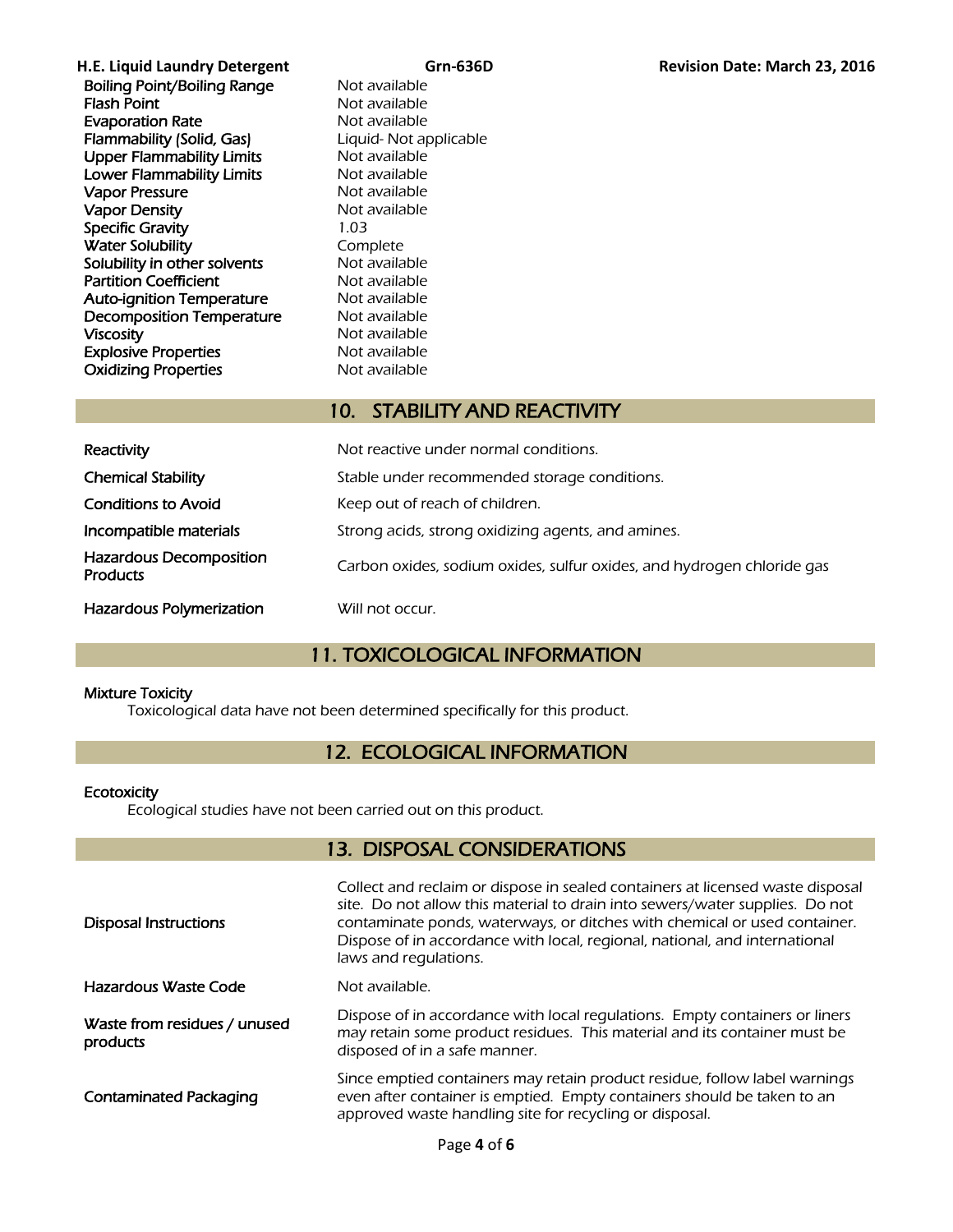### 14. TRANSPORT INFORMATION

| <u>Note</u>                                        | Please see current shipping paper for most up to date shipping information,<br>including exemptions and special circumstances. |
|----------------------------------------------------|--------------------------------------------------------------------------------------------------------------------------------|
| DOT I.D. Number<br><b>DOT Proper Shipping Name</b> | Not available.<br>Not available.                                                                                               |
| <b>DOT Hazard Classes:</b>                         |                                                                                                                                |
| US DOT                                             | Not available.                                                                                                                 |
| Road (ADR)                                         | Not available.                                                                                                                 |
| Air (ICAO/IMDG)                                    | Not available.                                                                                                                 |
| Sea (IMO/IMDG)                                     | Not available.                                                                                                                 |
| Packing Group                                      | Not available.                                                                                                                 |
| DOT Label                                          | Not available.                                                                                                                 |
|                                                    |                                                                                                                                |

### 15. REGULATORY INFORMATION

#### U.S. Federal Regulations

Contents of this SDS comply with OSHA Hazard Communication Standard CFR 1910.1200.

#### OSHA Hazard Communication Standard (29 CFR 1910.1200)

( X ) Hazardous ( ) Non- Hazardous

#### SARA TITLE III

Section 302/304 Extremely Hazardous Substances: No Section 311/312 (40CFR370) Hazardous Categories: Acute<br>Section 313 (Section 313) Contains the following SARA 313 Toxic Rel Contains the following SARA 313 Toxic Release Chemicals: No

#### **CERCLA**

CERCLA Regulatory None based on the information supplied.

#### State Regulations

California Prop 65

 This product may contain the following ingredient(s) known to the state of California to cause cancer, birth defects or other reproductive harm: None based on the information supplied.

#### Inventories

| Component                          | <b>TSCA</b><br>(United<br>States) | <b>DSL</b><br>(Canada) | <b>EINECS/ELINCS</b><br>(Europe) | <b>ENCS</b><br>(Japan) | China<br>(IECSC) | <b>KECL</b><br>(Korea) | <b>PICCS</b><br>(Philippines) | <b>AICS</b><br>(Australia) |
|------------------------------------|-----------------------------------|------------------------|----------------------------------|------------------------|------------------|------------------------|-------------------------------|----------------------------|
| Sodium<br>Carbonate<br>(497-19-8)  | X                                 | x                      | X                                | X                      | X                | X                      | X                             | Χ                          |
| Sodium<br>Hydroxide<br>(1310-73-2) | x                                 | X                      | X                                |                        |                  |                        |                               |                            |